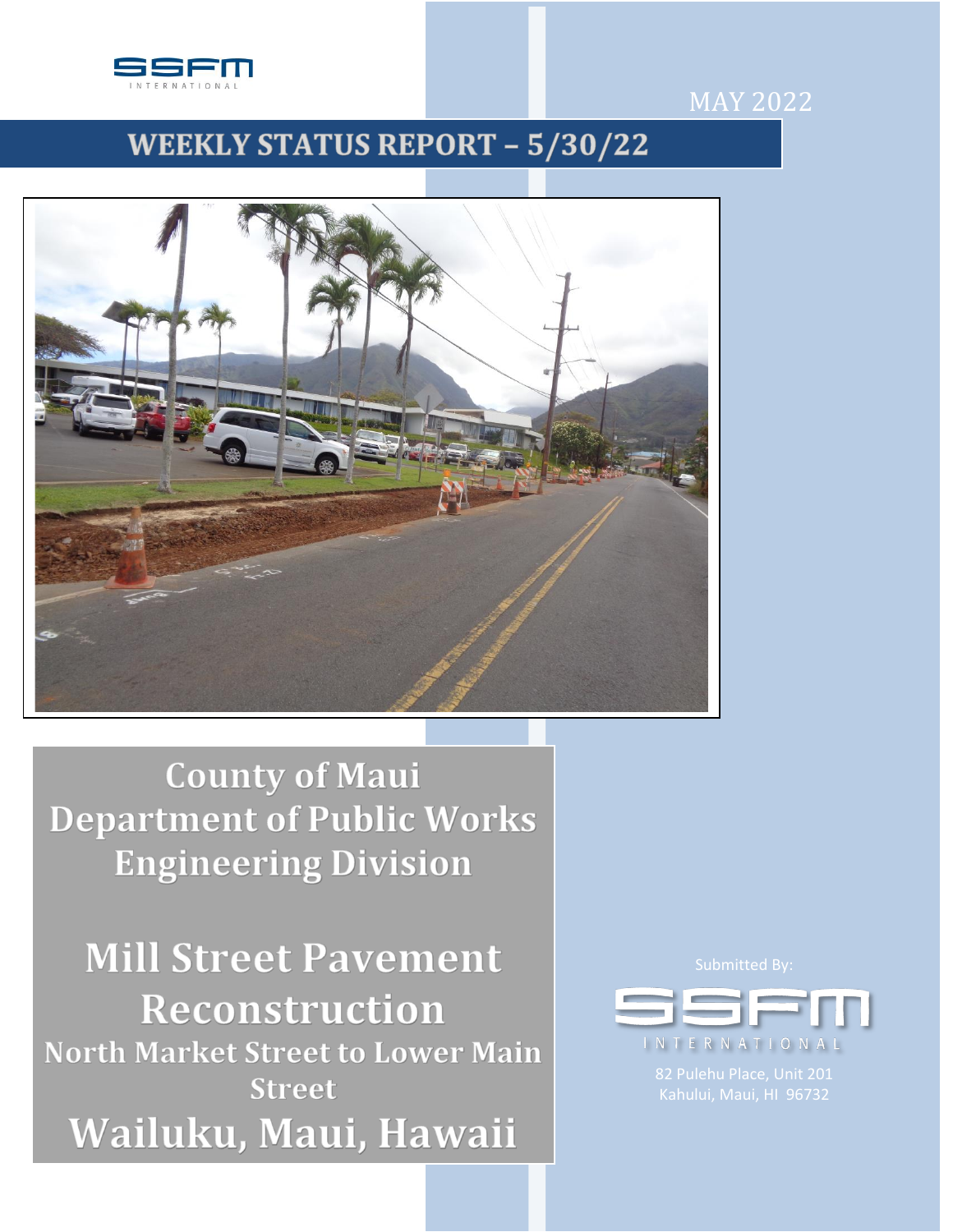

## **PROJECT SUMMARY**

| Project Title:          | Mill Street Pavement Reconstruction<br>North Market Street to Lower Main Street                                                                                                                                                                                                                                                                                                                                                                                                                                                                                                                                                                                                                                                                                                                                              |
|-------------------------|------------------------------------------------------------------------------------------------------------------------------------------------------------------------------------------------------------------------------------------------------------------------------------------------------------------------------------------------------------------------------------------------------------------------------------------------------------------------------------------------------------------------------------------------------------------------------------------------------------------------------------------------------------------------------------------------------------------------------------------------------------------------------------------------------------------------------|
| Project Location:       | Wailuku, Maui, Hawaii                                                                                                                                                                                                                                                                                                                                                                                                                                                                                                                                                                                                                                                                                                                                                                                                        |
| Job Number:             | FAP No STP-3840(001)                                                                                                                                                                                                                                                                                                                                                                                                                                                                                                                                                                                                                                                                                                                                                                                                         |
| <b>Project Summary:</b> | The scope of work consists of removal of existing pavement down to the<br>gravel subbase within the road right-of-way and installation of a new<br>asphalt concrete pavement section with reinforcing geogrid. The scope<br>of work also includes removal and widening of existing sidewalks,<br>removal/installation of new curb/gutters, removal/replacement of<br>existing curb ramps and driveway aprons, installation of new pavement<br>striping and markers, adjusting manholes/valves frame and covers<br>where needed, removal/replacement of existing drainlines,<br>removal/replacement of existing catch basins and drain manholes, and<br>removal/replacement of signage and post. Portions of the existing<br>retaining walls along Mill Street will also be removed and replaced with<br>new retaining walls. |
| Contractor:             | Maui Kupono Builders, LLC dba Manu Builders<br>309 Kanalei Circle                                                                                                                                                                                                                                                                                                                                                                                                                                                                                                                                                                                                                                                                                                                                                            |

### **PROJECT SUMMARY**

Work Completed last Week: (5/23/22 to 5/27/22)

Kahului, HI 96732

- Verify existing utilities.
- Prep for sidewalk between Imi Kala St. and Lower Main St.
- Install new curb and gutter between Imi Kala St. and Lower Main St.
- Install new curb and gutter swale between Imi Kala St. and Lower Main St.
- Install new sidewalk between Imi Kala St. and Lower Main St.

Work Scheduled this Week: (5/30/22 to 6/03/22)

No work scheduled for Monday, May 30. It is a State and County Holiday – Memorial Day.

- Prep for sidewalk between Imi Kala St. and Lower Main St.
- Install new curb and gutter between Imi Kala St. and Lower Main St.
- Install new curb and gutter swale between Imi Kala St. and Lower Main St.
- Install new sidewalk between Imi Kala St. and Lower Main St.
- Complete sidewalk between Market St. and Central Ave.
- Install Curb Ramp at Mill St. and Central Ave.

Anticipated Completion Date:

April 2023